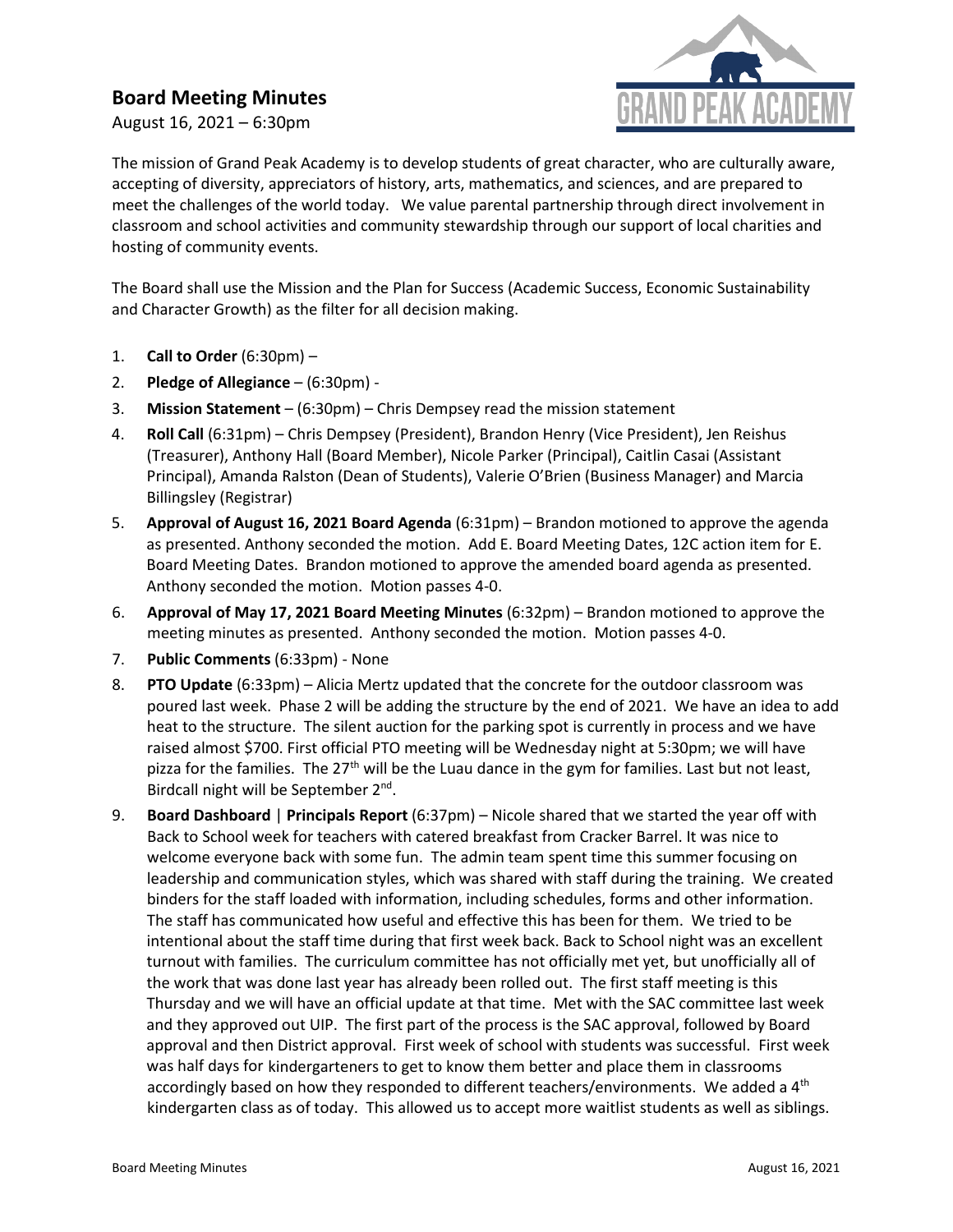Grades 1-8 joined us on Tuesday of that week with full days. Focused on adding structure in the lunchroom and playground. As of Friday, we hired a Spanish teacher, which will start on August  $30<sup>th</sup>$ . She will spend a few days with the current sub to transition smoothly. We have hired a parent to help with lunch/recess a couple hours a day. We are still hiring for the kindergarten para position and then will be full staffed. Finally, CMAS results came in. As you can imagine, it is not pretty but that is reflected across the state. The participation was so low that it is hard to pull any information from it. Our participation rates are even lower than the district and the state. This year that was accepted due to COVID, normally that is frowned upon. We will be looking at the data but not making any massive plans. Our focus and plans will be driven by the testing we completed last week. Amanda discussed PBiS, which was rolled out at the end of last year. A committee was created to provide valuable feedback on the system. Added incentives and focused on incentives that middle school will be excited about as well. Built a matrix that will be used school wide. Completed a school wide tour sharing the common language and expectations. Behavior support has been streamlined, provided documentation ideas for teachers so that they feel supported with higher-level behaviors. Caitlin discussed the school wide grading policy. Coming into the school year it appeared there was no grading expectation so admin spent a lot of time looking at the WHY and what we want reflected in the grading system. Presented the plan to staff, spent quite a bit of time on expectations for teachers. We included the expectations for teachers, students and parents in the family handbook.

10. **Treasurer** | **Business Manager Trend Report** (7:01pm) – Valerie shared that the trend was prepared based on enrollment of 595, however that number is changing daily. At that number we are looking at a loss of about \$230K after a few reductions have already been made by cutting a contract with a consultant and not hiring an either teacher in middle school. The district has seen enrollment down by about 500 and is expecting a \$4 mil shortfall, so our school is not the only school dealing with lower than expected enrollment. The number could continue to fluctuate until count day. We are pursuing a refinance of the building as well, which could potentially save \$200k annually and will cover most of the shortfall. We are still in the early stages and do not have the exact figures, but should have them by count day.

## 11. **Discussion Items**

- **a. Board Member Resignation** (7:10pm) Erika Craig resigned on May 26<sup>th</sup> so that she could become an employee of the school. All three of her children are at the school now so she has decided to take a position at the school as a para professional.
- **b. UIP** (7:11pm) Unified Improvement Plan must be turned in to the District and State. It is public information that can be checked at any time. This covers the school/staff goals and priorities. One of the goals is to refine our MTSS process, which has not existed prior at GPA. What are we doing to help our students both academically and behaviorally, Tier one. When students begin to need extra support, what are we doing beyond that in Tier two. Layer foundational piece for all students. Most of the time this involves math or reading intervention. PBiS is a school wide program that is a Tier One support. If extra accommodations are implemented and they are still struggling (smallest portion of students), the most support is provided in Tier Three. If none of these are working, this is when a child is referred to special education for extra testing to determine if there are learning concerns. This is a process that has not been in place in the past, however it is not being rolled out in our weekly PLC meetings that happen during plan time with teachers. There are formal plans that can be written and shared with parents. This data is tracked accordingly. The trend for our academic achievement and growth over the past 3 years was decreasing. It was clear we need to focus in the ELA and Math achievement and growth. During PLCs math is a topic one week, ELA is